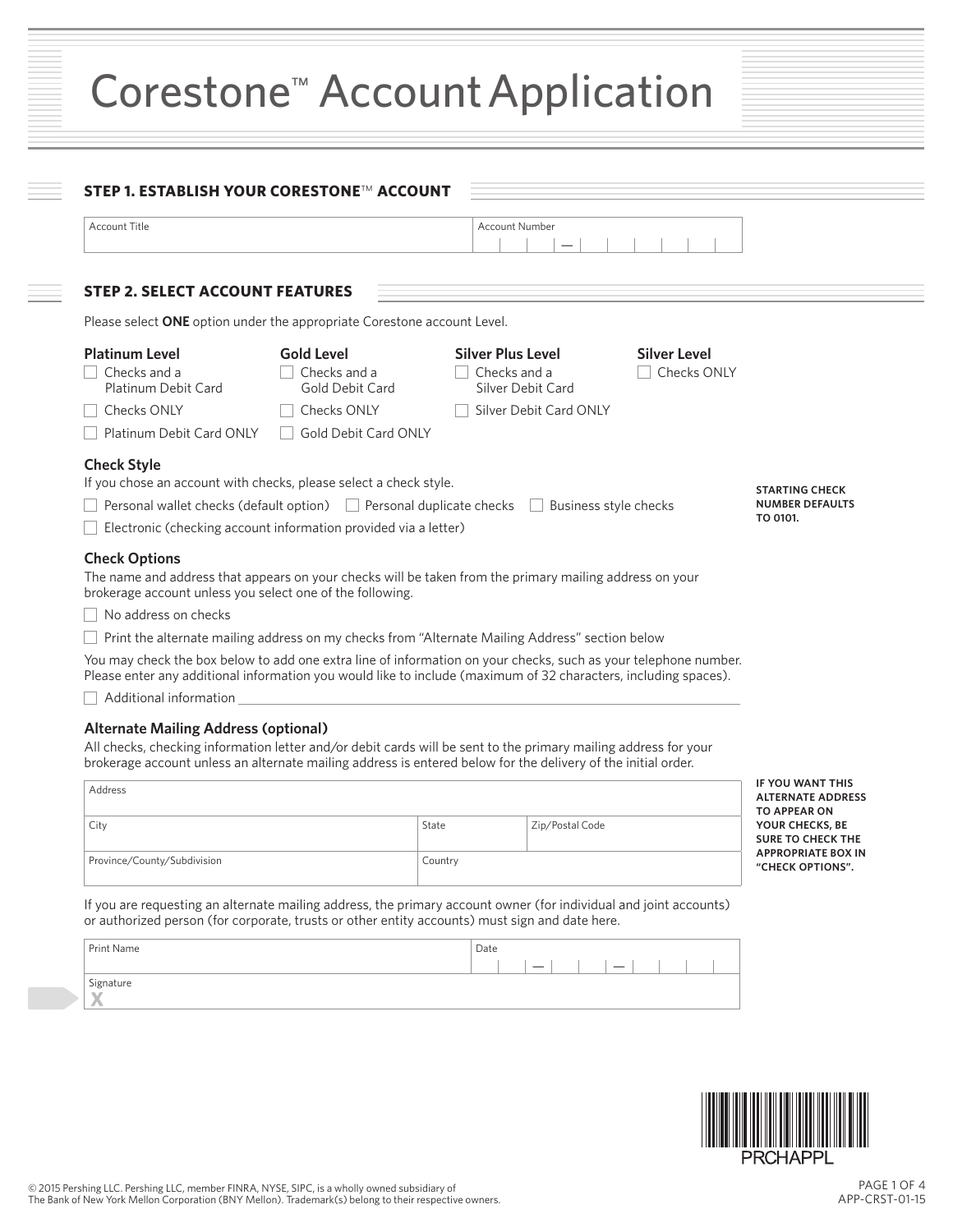### **STEP 3. ENROLL IN REWARDSUITE™**

Optional: Available ONLY for Gold and Platinum Debit Card holders.

RewardSuite lets you earn points for eligible debit card purchases. Exciting point redemption options include air travel, gift cards or cash back. To learn more about the RewardSuite program and eligible purchases, please visit the RewardSuite website at www.myrewardsuite.com. Clients signing up for RewardSuite must abide by the program's terms and conditions.

□ Enroll in RewardSuite

### **STEP 4. ENROLL IN BILLSUITE™**

Optional: Available ONLY for accounts with checkwriting that are domiciled in the U.S.

BillSuite enables you to view, pay and manage your bills online. BillSuite is available for all Corestone accounts that have checkwriting privileges at no additional charge. For details please check with your Financial Professional and/or your Introducing Financial Institution.

Enroll in BillSuite

# **STEP 5. ADD A CORPORATE NAME TO YOUR CARD**

Optional: Available ONLY for corporate accounts.

If you choose to receive a debit card, and would like the name of the corporation to appear on your Visa® debit card in addition to the cardholder's name, please print the name of the corporation below (a maximum of 21 characters including spaces).

Name of Corporation

#### **STEP 6. ACCOUNT AGREEMENT**

To open a Corestone account, please read this section carefully and the following section to accept the terms.

I hereby authorize my financial organization to open a brokerage account with Pershing LLC ("Pershing") for and under my Brokerage Account Number as indicated above. I further authorize PNC Bank, N.A. to issue Visa® debit card(s) and the Bank of New York Mellon to issue checks as indicated on this application. Prior to signing below, I have received and read the Corestone Account Agreement, as currently in effect and as amended from time to time, which governs my Corestone account and associated debit card, checkwriting and related services, and I agree to be bound by such Account Agreement.

Interest on debit balances will be charged and compounded in accordance with the Corestone Account Agreement, as applicable.

New York Stock Exchange Rule 407 prohibits certain account holders from engaging in margin transactions without their employer's prior written consent. Pershing may suspend execution of any trades in my account pending receipt of this consent.

**I UNDERSTAND THAT PERSHING WILL GRANT ME MARGIN PRIVILEGES FOR MY CORESTONE ACCOUNT UNLESS PROHIBITED BY LAW, OR BY MY REQUEST AS INDICATED BY CHECKING THE BOX BELOW.** 

**I UNDERSTAND THAT IF I HAVE ALREADY BEEN APPROVED FOR MARGIN PRIVILEGES, AND HAVE MARGIN PAPERS ON FILE; MY ACCOUNT WILL AUTOMATICALLY BE CODED FOR MARGIN EVEN IF I CHECK THE BOX BELOW. IF I WISH TO REMOVE MARGIN FROM MY ACCOUNT, I SHALL CONTACT MY FINANCIAL ORGANIZATION.**

#### **I do not want margin privileges.**

This agreement, with respect to all portions of Corestone account, including interest charges on loans Pershing may make to me, will be governed by, and interpreted under, the laws of the State of New York. The terms of my agreement with PNC Bank, N.A. are governed by Pennsylvania law.

By signing this application, I accept the terms of the enclosed Corestone Account Agreement, Financial Terms card, BillSuite and RewardSuite program rules where applicable.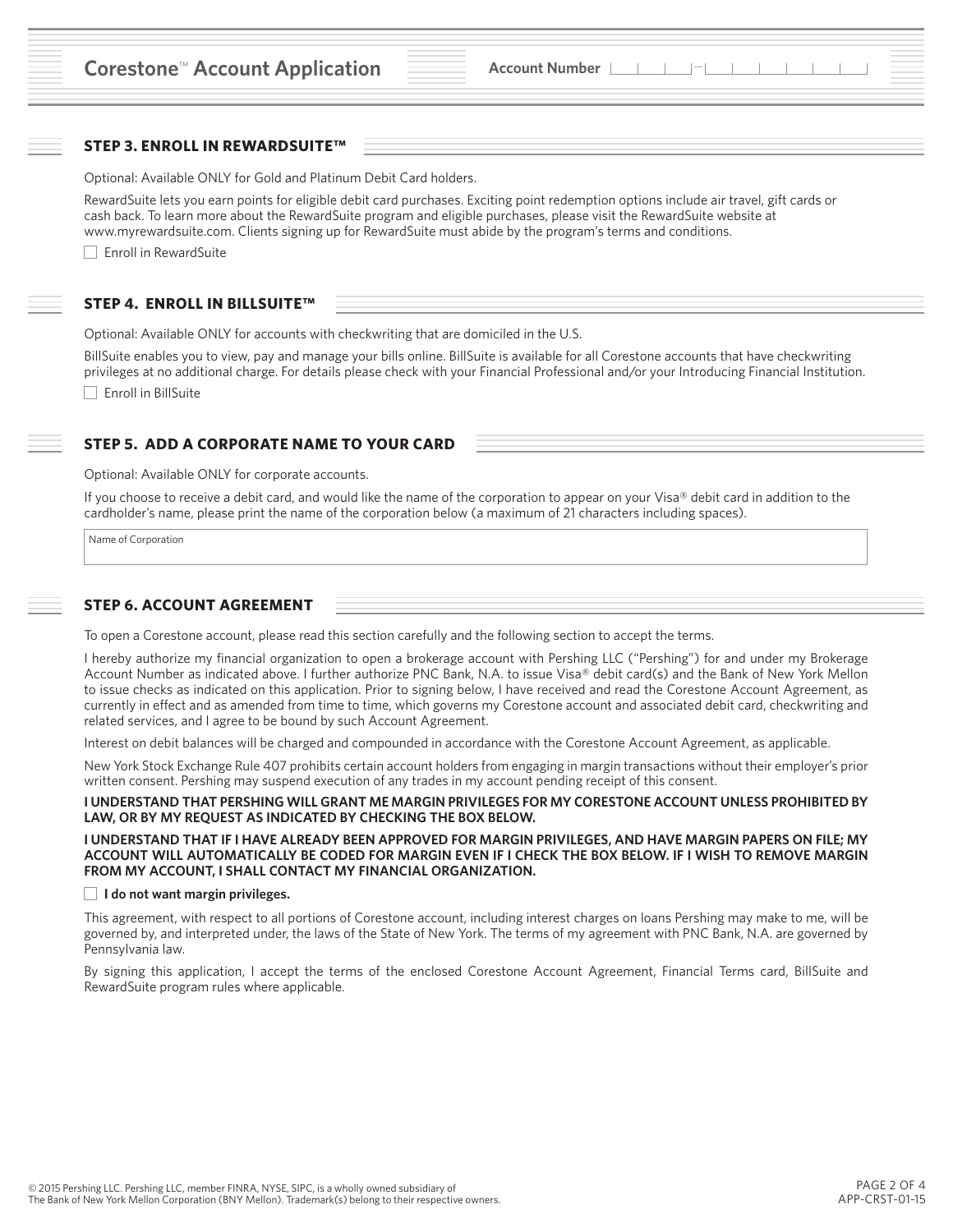### **STEP 7. SIGNATURES OF ACCOUNT OWNER(S), AUTHORIZED PERSONS AND ADDITIONAL SIGNATORIE(S) (MANDATORY)**

All Individual and Joint Account Owners must sign below and agree to the terms of the Account. For corporate, limited liability company, partnership, trust or other legal entity Accounts, all authorized persons who have authority over the Account must sign below and agree to the terms of the Account.

### **BY SIGNING THIS APPLICATION, I ACKNOWLEDGE THAT SECURITIES NOT FULLY PAID FOR BY ME MAY BE LOANED TO PERSHING OR LOANED OUT BY PERSHING TO OTHERS.**

#### **I AGREE THAT THIS AGREEMENT CONTAINS A PREDISPUTE ARBITRATION CLAUSE, WHICH IS LOCATED IN SECTIONS B.23 AND B.24 ON PAGES 4 AND 5 IN THE AGREEMENT. I ACKNOWLEDGE RECEIVING A COPY OF THIS AGREEMENT.**

| Print Name (maximum 21 characters) | Social Security or Tax ID Number                  |  |  |  |                                  | Date of Birth |               |  |                                                       |  |  |  |  |  |  |                   |  |     |
|------------------------------------|---------------------------------------------------|--|--|--|----------------------------------|---------------|---------------|--|-------------------------------------------------------|--|--|--|--|--|--|-------------------|--|-----|
|                                    |                                                   |  |  |  |                                  |               |               |  |                                                       |  |  |  |  |  |  |                   |  |     |
| Signature                          | Date                                              |  |  |  |                                  |               |               |  | Mother's Maiden Name or Code Name (max 13 characters) |  |  |  |  |  |  | Debit Card<br>Yes |  | No  |
| Print Name (maximum 21 characters) |                                                   |  |  |  |                                  |               |               |  |                                                       |  |  |  |  |  |  |                   |  |     |
|                                    | Social Security or Tax ID Number                  |  |  |  |                                  |               | Date of Birth |  |                                                       |  |  |  |  |  |  |                   |  |     |
| Signature                          | Date                                              |  |  |  |                                  |               |               |  | Mother's Maiden Name or Code Name (max 13 characters) |  |  |  |  |  |  | Debit Card<br>Yes |  | No  |
| Print Name (maximum 21 characters) |                                                   |  |  |  |                                  |               |               |  |                                                       |  |  |  |  |  |  |                   |  |     |
|                                    | Social Security or Tax ID Number<br>Date of Birth |  |  |  |                                  |               |               |  |                                                       |  |  |  |  |  |  |                   |  |     |
| Signature<br>X                     | Date                                              |  |  |  |                                  |               |               |  | Mother's Maiden Name or Code Name (max 13 characters) |  |  |  |  |  |  | Debit Card<br>Yes |  | No. |
|                                    |                                                   |  |  |  |                                  |               |               |  |                                                       |  |  |  |  |  |  |                   |  |     |
| Print Name (maximum 21 characters) | Social Security or Tax ID Number<br>Date of Birth |  |  |  |                                  |               |               |  |                                                       |  |  |  |  |  |  |                   |  |     |
|                                    |                                                   |  |  |  |                                  |               |               |  |                                                       |  |  |  |  |  |  |                   |  |     |
| Signature                          | Date                                              |  |  |  |                                  |               |               |  | Mother's Maiden Name or Code Name (max 13 characters) |  |  |  |  |  |  | Debit Card<br>Yes |  | No  |
|                                    |                                                   |  |  |  |                                  |               |               |  |                                                       |  |  |  |  |  |  |                   |  |     |
| Print Name (maximum 21 characters) | Social Security or Tax ID Number<br>Date of Birth |  |  |  |                                  |               |               |  |                                                       |  |  |  |  |  |  |                   |  |     |
|                                    |                                                   |  |  |  |                                  |               |               |  |                                                       |  |  |  |  |  |  |                   |  |     |
| Signature                          | Date                                              |  |  |  |                                  |               |               |  | Mother's Maiden Name or Code Name (max 13 characters) |  |  |  |  |  |  | Debit Card<br>Yes |  | No  |
|                                    |                                                   |  |  |  |                                  |               |               |  |                                                       |  |  |  |  |  |  |                   |  |     |
| Print Name (maximum 21 characters) |                                                   |  |  |  | Social Security or Tax ID Number |               |               |  | Date of Birth                                         |  |  |  |  |  |  |                   |  |     |
|                                    |                                                   |  |  |  |                                  |               |               |  |                                                       |  |  |  |  |  |  |                   |  |     |
| Signature                          | Date                                              |  |  |  |                                  |               |               |  | Mother's Maiden Name or Code Name (max 13 characters) |  |  |  |  |  |  | Debit Card<br>Yes |  | No  |

## **Additional Signatories**

Optional: For Checkwriting ONLY. If you have an individual or joint account and would like to authorize individuals who are not listed in the account registration to sign checks, each additional signatory must provide all information and sign below.

| Print Name (maximum 21 characters)                                                                    | Social Security or Tax ID Number |  | Date of Birth                                             |  |  |  |  |  |  |  |  |
|-------------------------------------------------------------------------------------------------------|----------------------------------|--|-----------------------------------------------------------|--|--|--|--|--|--|--|--|
|                                                                                                       |                                  |  |                                                           |  |  |  |  |  |  |  |  |
| Signature                                                                                             | Date                             |  | Mother's Maiden Name or Code Name (maximum 13 characters) |  |  |  |  |  |  |  |  |
| Print Name (maximum 21 characters)                                                                    | Social Security or Tax ID Number |  | Date of Birth                                             |  |  |  |  |  |  |  |  |
|                                                                                                       |                                  |  |                                                           |  |  |  |  |  |  |  |  |
| Signature                                                                                             | Date                             |  | Mother's Maiden Name or Code Name (maximum 13 characters) |  |  |  |  |  |  |  |  |
| The primary account owner authorizes the additional signatories on this application by signing below. |                                  |  |                                                           |  |  |  |  |  |  |  |  |
| Primary Account Owner Name                                                                            |                                  |  | Date                                                      |  |  |  |  |  |  |  |  |
|                                                                                                       |                                  |  |                                                           |  |  |  |  |  |  |  |  |
| Signature                                                                                             |                                  |  |                                                           |  |  |  |  |  |  |  |  |
|                                                                                                       |                                  |  |                                                           |  |  |  |  |  |  |  |  |